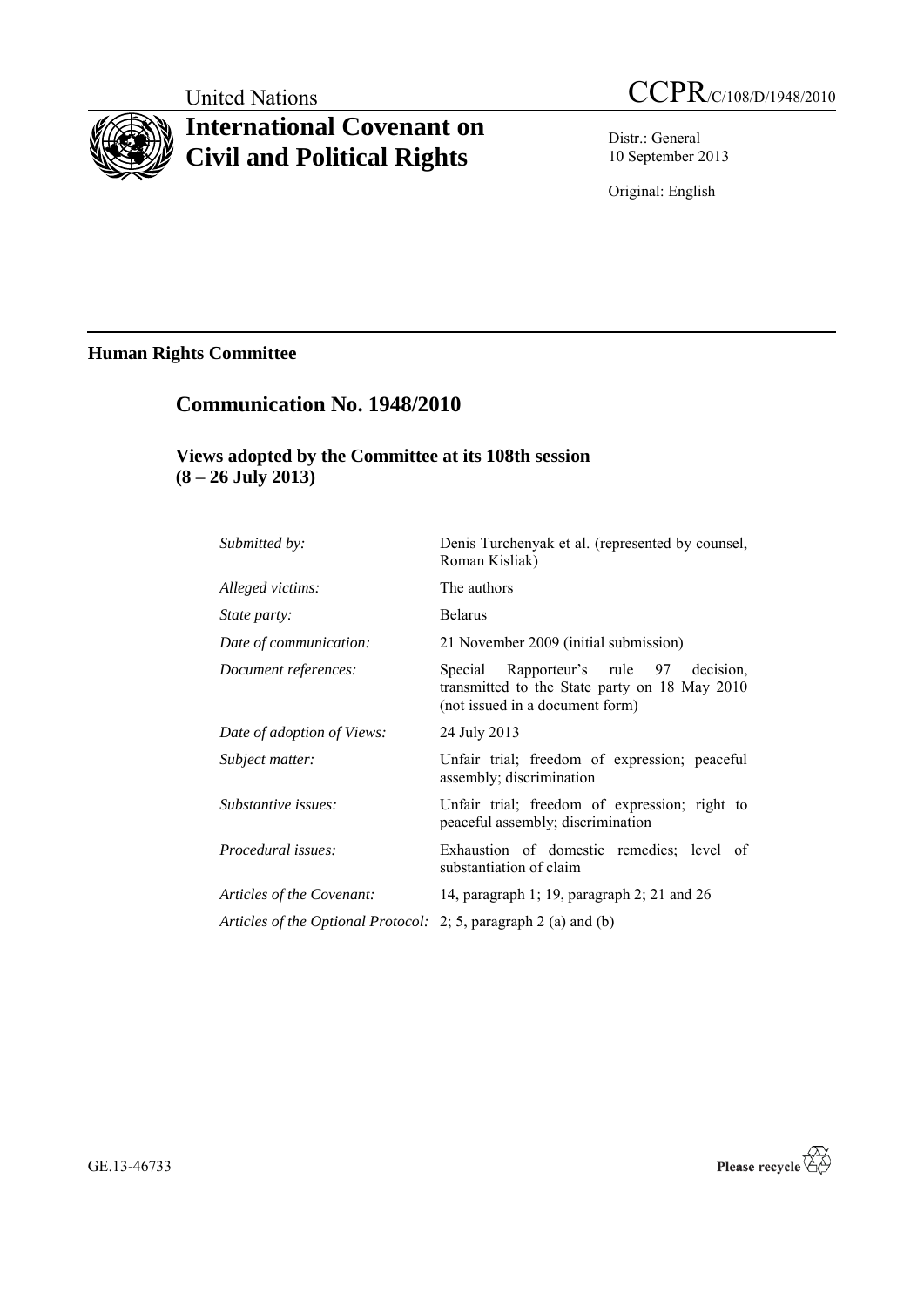# **Annex**

# **Views of the Human Rights Committee under article 5, paragraph 4, of the Optional Protocol to the International Covenant on Civil and Political rights (108th session)**

concerning

## **Communication No. 1948/2010\***

| Submitted by:          | Denis Turchenyak et al. (represented by counsel,<br>Roman Kisliak) |
|------------------------|--------------------------------------------------------------------|
| Alleged victims:       | The authors                                                        |
| <i>State party:</i>    | <b>Belarus</b>                                                     |
| Date of communication: | 21 November 2009 (initial submission)                              |
|                        |                                                                    |

*The Human Rights Committee*, established under article 28 of the International Covenant on Civil and Political Rights,

*Meeting on* 24 July 2013,

*Having concluded* its consideration of communication No. 1948/2010, submitted to the Human Rights Committee by Mr. Denis Turchenyak et al., under the Optional Protocol to the International Covenant on Civil and Political Rights,

*Having taken into account* all written information made available to it by the authors of the communication and the State party,

*Adopts* the following:

### **Views under article 5, paragraph 4, of the Optional Protocol**

1. The authors of the communication are Denis Turchenyak, born in 1963, Mrs. Irina Lavrovskaya, born in 1951, Mr. Valery Fominsky, born in 1974 and Mr. Roman Kisliak<sup>1</sup>, born in 1975, all Belarusian nationals. They claim to be victims of violations by Belarus of their rights under article 14, paragraph 1; article 19, paragraph 2; article 21 and article 26 of the International Covenant on Civil and Political Rights. The Optional Protocol entered into force for the State party on 30 December 1992.

The following members of the Committee participated in the examination of the present communication: Mr. Yadh Ben Achour, Mr. Lazhari Bouzid, Ms. Christine Chanet, Mr. Ahmad Amin Fathalla, Mr. Cornelis Flinterman, Mr. Yuji Iwasawa, Mr. Walter Kälin, Ms. Zonke Zanele Majodina, Mr. Kheshoe Parsad Matadeen, Ms. Iulia Antoanela Motoc, Mr. Gerald L. Neuman, Sir Nigel Rodley, Mr. Victor Manuel Rodríguez-Rescia, Mr. Fabián Omar Salvioli, Ms. Anja Seibert-Fohr, Mr. Yuval Shany, Mr. Konstantine Vardzelashvili and Ms. Margo Waterval.

<sup>&</sup>lt;sup>1</sup> Mr. Kisliak is submitting the communication on his own behalf, and is also acting as counsel for the other three authors.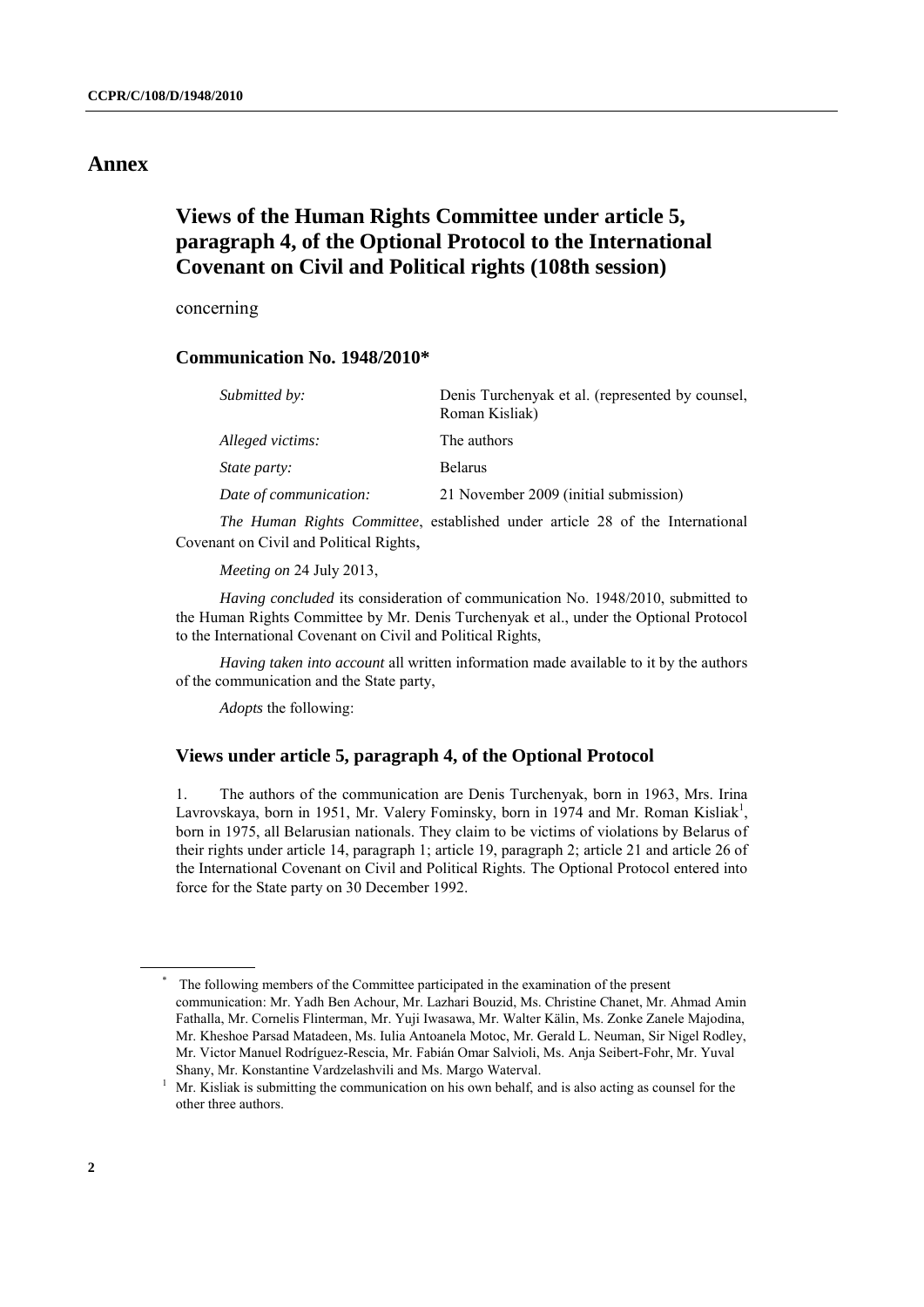#### **The facts as submitted by the authors**

2.1 On 30 December 2008, the authors filed an application with Brest City Executive Committee requesting to hold, on three consecutive days (15, 16 and 17 January 2009), pickets with the purpose of drawing citizens' attention to the problems that occurred in the course of the preparation of a monument devoted to the 1,000th anniversary of Brest. In the application, they specified that the pickets would be conducted by 10 people, including themselves, from 1 p.m. to 3 p.m., and that the intended location was a pedestrian zone on Gogol Street in Brest.

2.2 The application was reviewed by the Deputy Chair of Brest City Executive Committee, who, on 9 January 2009, issued a decision refusing to allow the conduct of pickets at the stated location. The refusal was based on Brest City Executive Committee's by-law decision No. 1715 of 25 October 2006 ("As regards the determination of a permanent location for the conduct of public gatherings in Brest"), which determines that public gatherings can only be organized in the "Lokomotiv" stadium, in compliance with the provisions of the 1997 Law "On public events in the Republic of Belarus".

2.3 On 10 February 2009, the authors appealed the refusal to Brest Region Executive Committee. On 20 February 2009, they received a reply from the Deputy Chair of Brest Region Executive Committee, rejecting their appeal as being unfounded.

2.4 Also on 10 February 2009, the authors appealed against the refusal of Brest City Executive Committee to the Court of Lenin District of Brest, claiming a violation of their freedom of expression. On 3 March 2009, they supplemented their appeal, claiming that the refusal constituted discrimination against them based on their beliefs. On 4 March 2009, the court rejected their appeal, stating that according to Brest City Executive Committee's Decision No. 1715 of 25 October 2006, with the exception of demonstrations and street processes organized by State authorities, the area designated for holding mass events was the "Lokomotiv" stadium. It considered the decision of Brest City Executive Committee of 9 January 2009 lawful and that it did not violate the authors' rights. The court found the author's claim of discrimination on the grounds of beliefs unjustified, as decisions regarding the location for holding mass events organized by State authorities are approved by Brest City Executive Committee on a case-by-case basis. During the trial, one of the authors requested the court to call in the Chair, the Deputy Chair and another employee of Brest City Executive Committee for questioning in court. The request was dismissed as the court considered that Brest City Executive Committee was already sufficiently and adequately represented before the court.

2.5 On 16 March 2009, the authors filed a cassation appeal with the Brest Regional Court against Lenin District Court of Brest. In the appeal, they maintained that their right to a fair trial was violated by the lower court, as it refused to summon the witnesses requested for questioning. On 9 April 2009, Brest Regional Court rejected the appeal, upholding the lower court's decision.

#### **The complaint**

3.1 The authors claim that their right to freedom of expression and the right to peaceful assembly as guaranteed under article 19, paragraph 2, and article 21 of the Covenant have been restricted arbitrarily, since neither the decision of the Deputy Chair of Brest City Executive Committee, nor the decisions of the domestic courts provided any justification as to the reasons for the restriction to hold the pickets, other than the formal application of Decision No. 1715 of 25 October 2006. In particular, the authors claim that the restriction in question was neither justified by reasons of national security nor public safety, public order, the protection of public health or morals, nor was it necessary for the protection of the rights and freedoms of others, and it therefore breaches article 19, paragraph 2, of the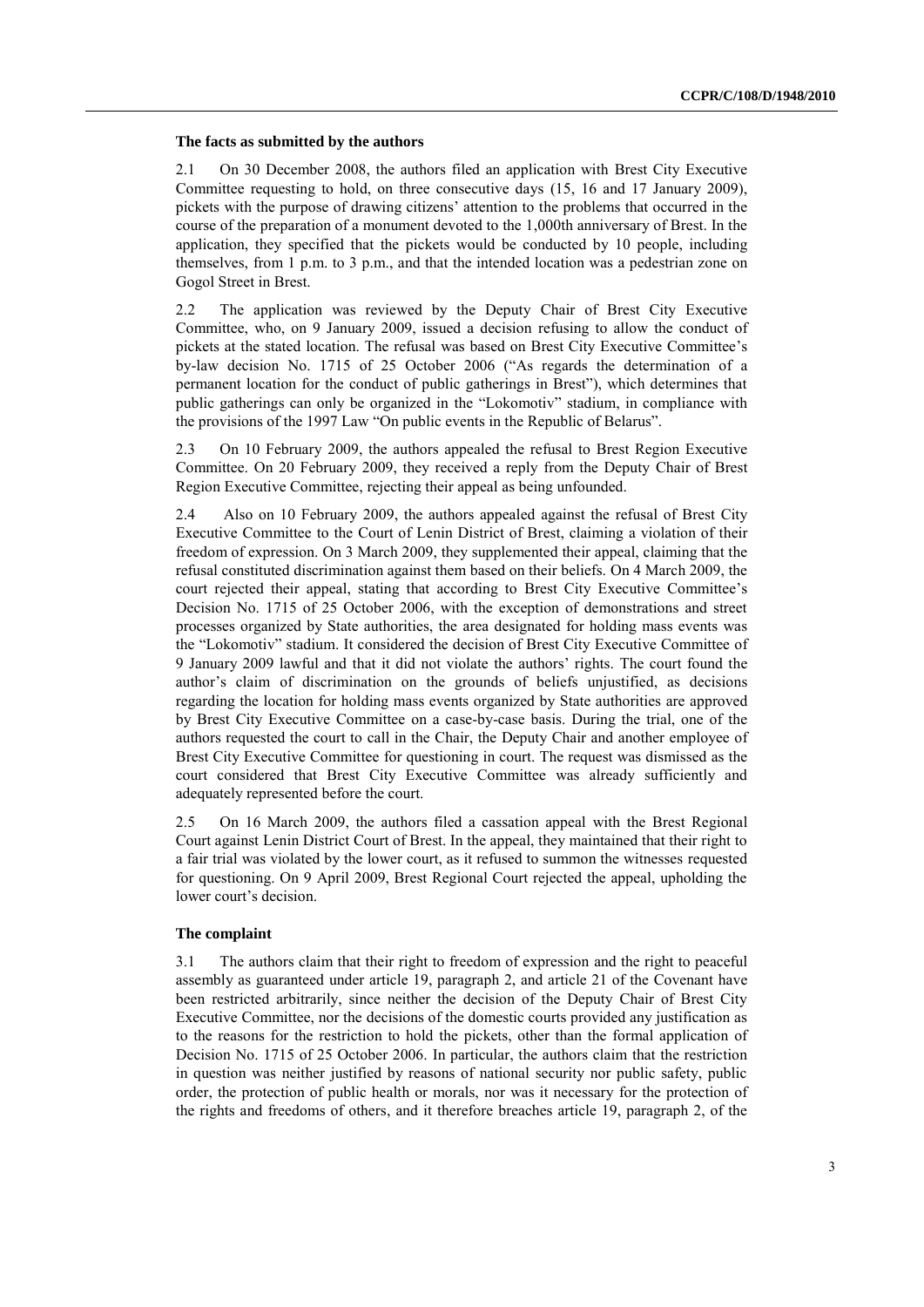Covenant. They allege that restricting all 300,000 citizens of Brest to conduct mass events to a single location, which, furthermore, is a stadium outside of the city centre and surrounded by a concrete wall, moves all mass events outside the public space, and thus infringes on freedom of expression.

3.2 The authors also claim that the refusal to allow them to conduct pickets outside of the sole location specified in Decision No 1715, amounted to discrimination based on their beliefs, in violation of article 26 of the Covenant, since Brest City Executive Committee had, on numerous occasions, allowed other persons to conduct mass events outside the officially assigned location. In substantiation, they refer to six different instances when the Executive Committee have allowed the holding of such mass events<sup>2</sup>.

3.3 The authors further claim that their right to a fair trial, as guaranteed by article 14, paragraph 1, of the Covenant, was violated, as Lenin District Court of Brest refused to summon three key witnesses who the authors wanted to question. They also maintain that the court's refusal to summon those witnesses indicates that the judge had already sided with the position of the city authorities, and was therefore not impartial in deciding the case.

#### **State party's preliminary observations**

4.1 On 8 July 2010, the State party submitted, inter alia, that it "[…] does not find legal grounds for further consideration of these communications". It added that it did not appear from the documentation on file that the Committee had received these communications from individuals, as "it seems obvious" that the communications were prepared by a third party (not individuals), contrary to article 1 of the Optional Protocol to the Covenant. It further requested the Committee to clarify the relationship between the authors of the present communication and the persons indicated by them as contact persons eligible to obtain the confidential information from the Committee on the complaints, as well as to specify which articles of the Optional Protocol to the Covenant regulate the issue of submission by the Committee of the confidential information directly to the individuals and to the third party.

4.2 By note verbale of 10 August 2010, the Committee informed the State party that, inter alia, its Special Rapporteur on New Communications and Interim Measures sees no obstacles to the admissibility of the present communication under article 1 of the Optional Protocol, as it was duly signed by the respective authors and there is nothing in the Optional Protocol to the Covenant, the Committee's rules of procedure or working methods to prevent the authors from indicating an address other than their own for correspondence, if they wished to do so. It further invited the State party to submit its observations on the admissibility and merits of the communication within the established time limits.

4.3 By note verbale of 3 September 2010, the State party notes, inter alia, that "the Belarusian side suspends further consideration of the aforementioned communication(s) till the Committee provides comprehensive response on all issues raised by the State party in its previous submissions. It further notes that it has assumed its obligations under article 1 of the Optional Protocol." The State party took note of the reply of the Special Rapporteur on New Communications and Interim Measures on the absence of any obstacles to the admissibility of the communication under the Optional Protocol, but it considers the reply to be the Special Rapporteur's personal view, which does not and cannot create any legal obligations for the State parties to the Covenant. The State party further notes that it did not raise any issues concerning the addresses for correspondence relating to, inter alia, the

<sup>&</sup>lt;sup>2</sup> The six events in question were all organized by the State authorities.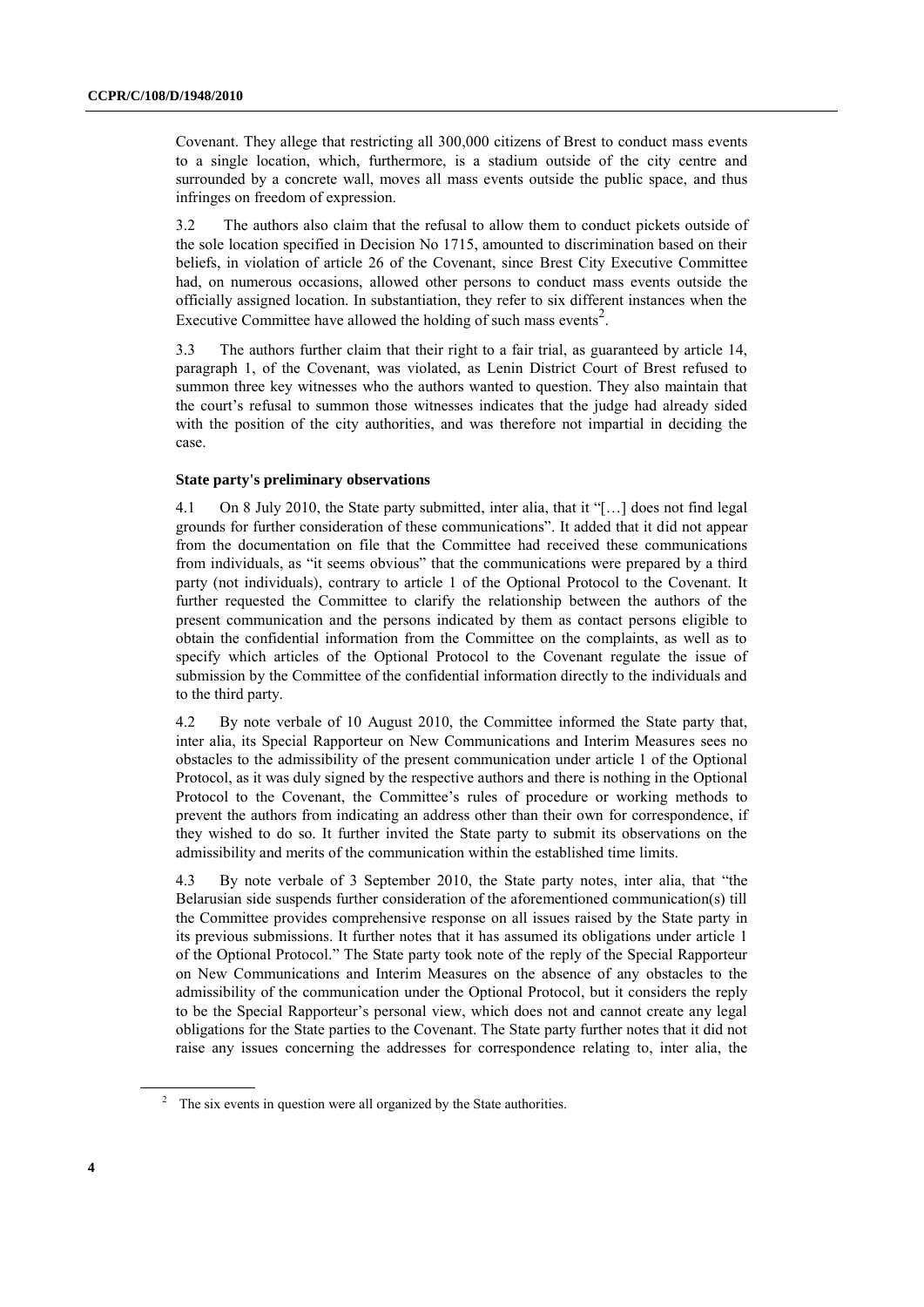present communication; however, "there were requests to the Committee to clarify the relationship of third parties to the complaint(s) of Mr. Turchenyak (…) and the grounds for the third parties, the persons who are not subject to Belarusian jurisdiction, being listed in the communications as contact persons eligible to obtain confidential information from the Committee". Finally, the State party "draws the Committee's attention to the fact that in accordance with article 1 of the Optional Protocol, the State party had recognized the competence of the Committee to receive and consider communications from individuals subject to its jurisdiction who claim to be victims of a violation by the State party of any of the rights set forth in the Covenant, but not from other persons (third parties). The State party did not accept any other obligation under article 1 of the Optional Protocol and therefore it suspends further consideration of, inter alia, the present communication.

4.4 By letter of 28 October 2010, the Chairperson of the Committee informed the State party that inter alia, the present communication was duly signed by the respective authors, who are themselves the alleged victims. Regarding the authors' decision to designate third parties residing outside of the State party to receive correspondence from the Committee on their behalf, the Chairperson noted that nothing in the Optional Protocol prevents authors from indicating an address other than their own for correspondence or from designating third parties as recipients of the Committee's correspondence on their behalf. In this regard, the Chairperson highlighted that it has been the Committee's longstanding practice that authors may designate representatives of their choice who may not necessary live in the territory of the State party, not only to receive correspondence, but even to represent them before the Committee. Finally, the State party was again invited to submit its observations on admissibility and merits. On 20 December 2010, a first reminder for observations was sent to the State party.

4.5 By note verbale of 6 January 2011, the State party recalled that it has repeatedly expressed its legitimate concerns to the Committee regarding unjustified registration of individual communications. The majority of their concerns relate to the communications which were submitted by individuals who had deliberately not exhausted all available remedies in the State party, including filing an , inter alia, by appeal with the Prosecutor's Office under the supervisory review procedure against judgements having acquired the force of res judicata<sup>3</sup>.

4.6 The State party further notes that the registration before the Committee of communications submitted by a third party (lawyers, other persons) on behalf of individuals alleging violations of their rights is undoubtedly abuse of the Committee's mandate, as well as of the right to submit of communications; registration of such communications is in violation of article 3 of the Optional Protocol. In addition, while being a State party to the Optional Protocol to the Covenant and having recognized the Committee's competence under article 1 thereofn, the State party has not consented to the extension of the Committee's mandate. In this regard, the State party notes the Committee's "one-sided and broad interpretation […] of the legal norms of the respective international treaties" and explains that the interpretation of the provisions of the Covenant and the Optional Protocol shall be done strictly in accordance with articles 31, 32 and 33 of the Vienna Convention on the Law of the Treaties. It adds that according to the correct interpretation of article 1 and the preamble of the Optional Protocol to the Covenant, only communications submitted by individuals (and not by their representatives) may be registered by the Committee. Consequently, the State party concludes that it will decline every communication registered before the Committee in violation of the provisions of the aforementioned treaties and that

The State party explains that the basis for this requirement is article 2 of the Optional Protocol to the Covenant.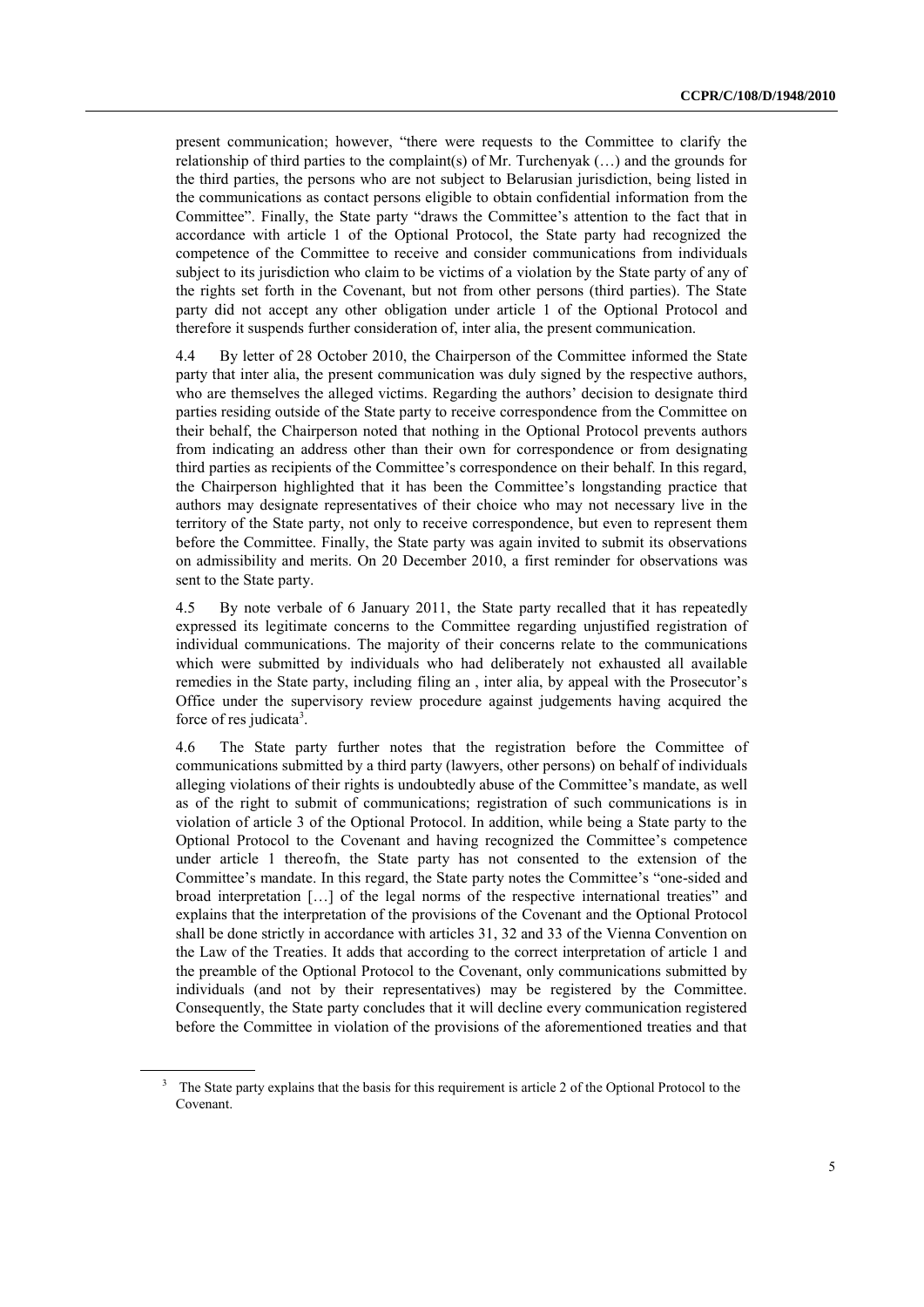any decision adopted by the Committee in relation to such communications will be considered by the State party as legally invalid.

4.7 On 20 September 2011, a second reminder was sent to the State party with a request to submit its observations on the admissibility and merits of the present case.

4.8 By note verbale of 5 October 2011, the State party submitted that there were no legal grounds for the consideration of the present communication, either on admissibility or merits, as it was registered in violation of article 1 of the Optional Protocol to the Covenant, regardless of the fact that third parties, not subject to the State party's jurisdiction, were involved in the present communication. It reiterates that the registration of communications submitted by a third party (lawyers, other persons) on behalf of individuals claiming a violation of their rights constitutes an abuse of the Committee's mandate and of the right to submit a communication, in violation of article 3 of the Optional Protocol to the Covenant.

4.9 On 25 October 2011, a third and final reminder was sent to the State party with a request to submit its observations on the admissibility and merits of the present case.

4.10 By note verbale of 25 January 2012, the State party reiterated its previous observations and those of 6 January 2011 in particular. It recalled that by adhering to the Optional Protocol it recognizes the Committee's competence under article 1 thereof to receive and consider communications from individuals subject to its jurisdiction who claim to be victims of violation by the State party of any of the rights set forth in the Covenant. Such recognition of competence also extends to other provisions of the Optional Protocol to the Covenant, including those setting up criteria regarding petitioners and admissibility, in particular article 2 and article 5, paragraph 2, of the Optional Protocol. States parties have no obligation under the Optional Protocol to recognize the Committee's rules of procedure nor its interpretation of the provisions of the Optional Protocol. According to the State party, this means that in the context of the complaint procedure, States parties should be guided first and foremost by the provisions of the Optional Protocol and that reference to the Committee's long-standing practice, methods of work and jurisprudence "are not subjects of the Optional Protocol". It further submits that any communication registered in violation of the provisions of the Optional Protocol to the Covenant will be viewed by the State party as incompatible with the Optional Protocol and will be rejected without comments on admissibility or merits. The State party further maintains that decisions taken by the Committee on such "declined communications" will be considered by its authorities as "invalid".

#### **Issues and proceedings before the Committee**

#### *The State party's failure to cooperate*

5.1 The Committee notes the State party's assertion that there are no legal grounds for the consideration of the authors' communication, insofar as it is registered in violation of the provisions of the Optional Protocol; that it has no obligations regarding recognition of the Committee's rules of procedure nor the Committee's interpretation of the provisions of the Optional Protocol; and that decisions taken by the Committee on the present communication will be considered by its authorities as "invalid". The Committee also notes the State party's observation that registration of communications submitted by a third party (lawyers, other persons) on behalf of individuals claiming a violation of their rights constitutes an abuse of the mandate of the Committee and of the right to submit a communication.

5.2 The Committee recalls that article 39, paragraph 2, of the Covenant empowers it to establish its own rules of procedure, which the States parties have agreed to recognize. The Committee further observes that, by adhering to the Optional Protocol, a State party to the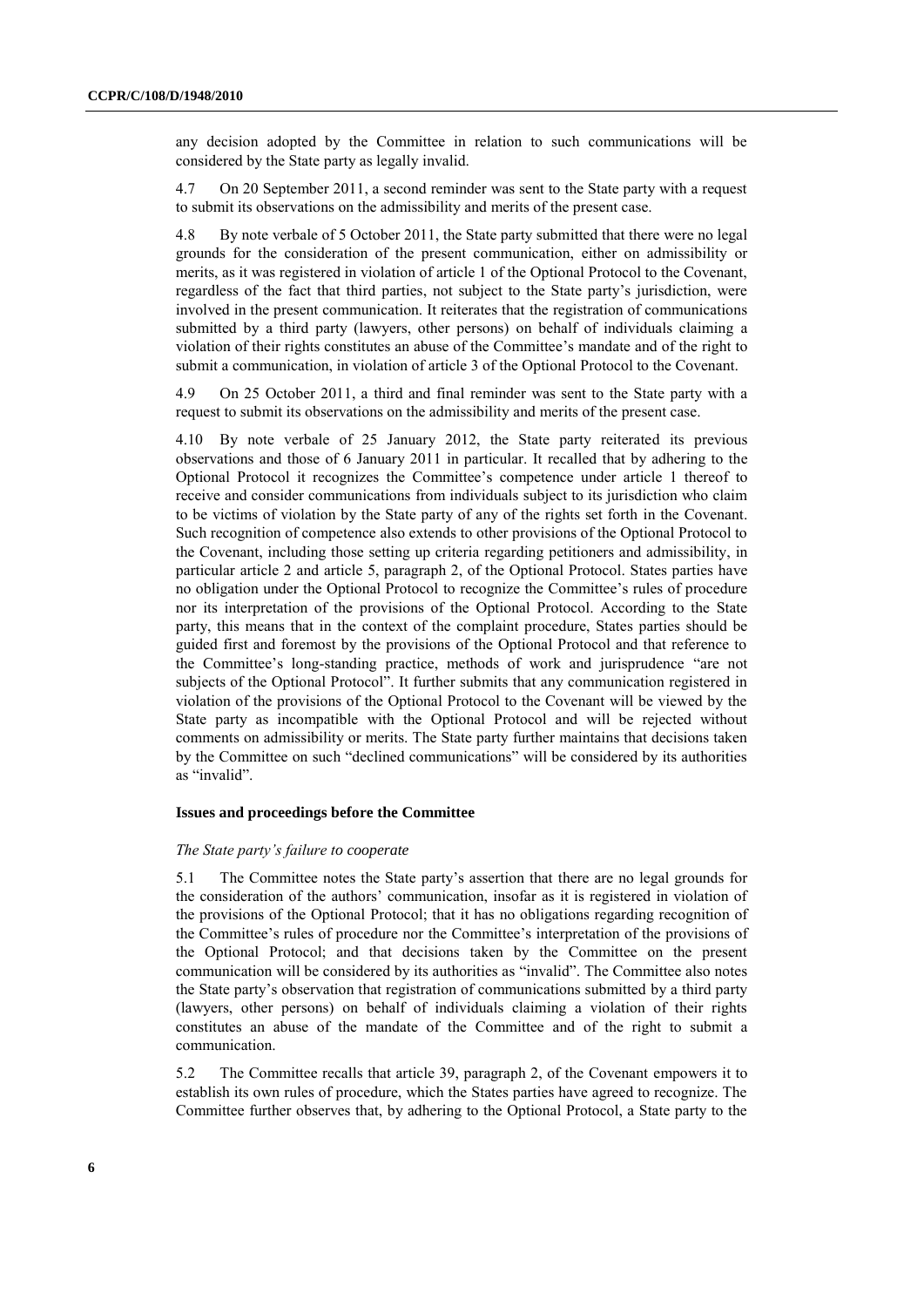Covenant recognizes the competence of the Human Rights Committee to receive and consider communications from individuals claiming to be victims of violations of any of the rights set forth in the Covenant (preamble and art. 1). The Committee further notes that by denying the right of an individual to be represented by a lawyer (or a designated person) of his/her choice before the Committee, the State party fails to meet its obligations under the Optional Protocol to the Covenant. Implicit in a State's adherence to the Protocol is an undertaking to cooperate with the Committee in good faith so as to permit and enable it to consider such communications, and after examination, to forward its views to the State party and to the individual (art. 5, paras. 1 and 4). It is incompatible with these obligations for a State party to take any action that would prevent or frustrate the Committee in its consideration and examination of a communication and in the expression of its Views.<sup>4</sup> It is for the Committee to determine whether a communication should be registered. The Committee observes that, by failing to accept the competence of the Committee to determine whether a communication shall be registered and by declaring beforehand that it will not accept the determination of the Committee on the admissibility and on the merits of the communications, the State party violates its obligations under article 1 of the Optional Protocol to the Covenant.<sup>5</sup>

#### *Consideration of admissibility*

6.1 Before considering any claim contained in a communication, the Human Rights Committee must, in accordance with rule 93 of its rules of procedure, decide whether or not the communication is admissible under the Optional Protocol to the Covenant.

6.2 As required under article 5, paragraph 2 (a), of the Optional Protocol, the Committee has ascertained that the same matter is not being examined under another procedure of international investigation or settlement.

6.3 With regard to the requirement set out in article 5, paragraph 2 (b), of the Optional Protocol, in the context of the authors' claims under articles 19, paragraph 2 and 21 of the Covenant, the Committee notes that in its submission of 6 January 2011 (see para. 4.5 above), the State party challenged the admissibility of the present communication on the ground of non-exhaustion of domestic remedies, as the authors had not filed a request for supervisory review with the Prosecutor's Office. However, the Committee notes that the State party did not indicated whether the procedure has been successfully applied in cases concerning freedom of expression and the right to peaceful assembly, nor did it specify the number of such cases, if any. The Committee recalls its jurisprudence according to which this kind of procedure for reviewing court decisions that have taken effect does not constitute a remedy that has to be exhausted for the purposes of article 5, paragraph 2 (b), of the Optional Protocol<sup>6</sup>. In the circumstances, the Committee considers that it is not precluded by article 5, paragraph 2 (b), of the Optional Protocol from examining this part of the communication.

6.4. With regard to the authors' claim that their rights under article 14, paragraph 1, of the Covenant have been violated as one of the authors' request to have witnesses summoned for questioning in court was dismissed, the Committee notes that, in essence,

<sup>4</sup> See, inter alia, communication No. 869/1999, *Piandiong et al.* v. *the Philippines*, Views adopted on 19 October 2000, para. 5.1.

<sup>5</sup> See, for example, communication No. 1226/2003, *Korneenko* v. *Belarus*, Views adopted on 20 July 2012, paras. 8.1 and 8.2.

<sup>6</sup> See, for example, communications No. 1785/2008, *Olechkevitch* v. *Belarus,* Views adopted on 18 March 2013, para 7.3; No . 1784/2008, *Schumilin* v. *Belarus*, Views adopted on 23 July 2012, para. 8.3; No. 1841/2008, *P.L.* v. *Belarus*, decision of inadmissibility adopted on 26 July 2011, para. 6.2.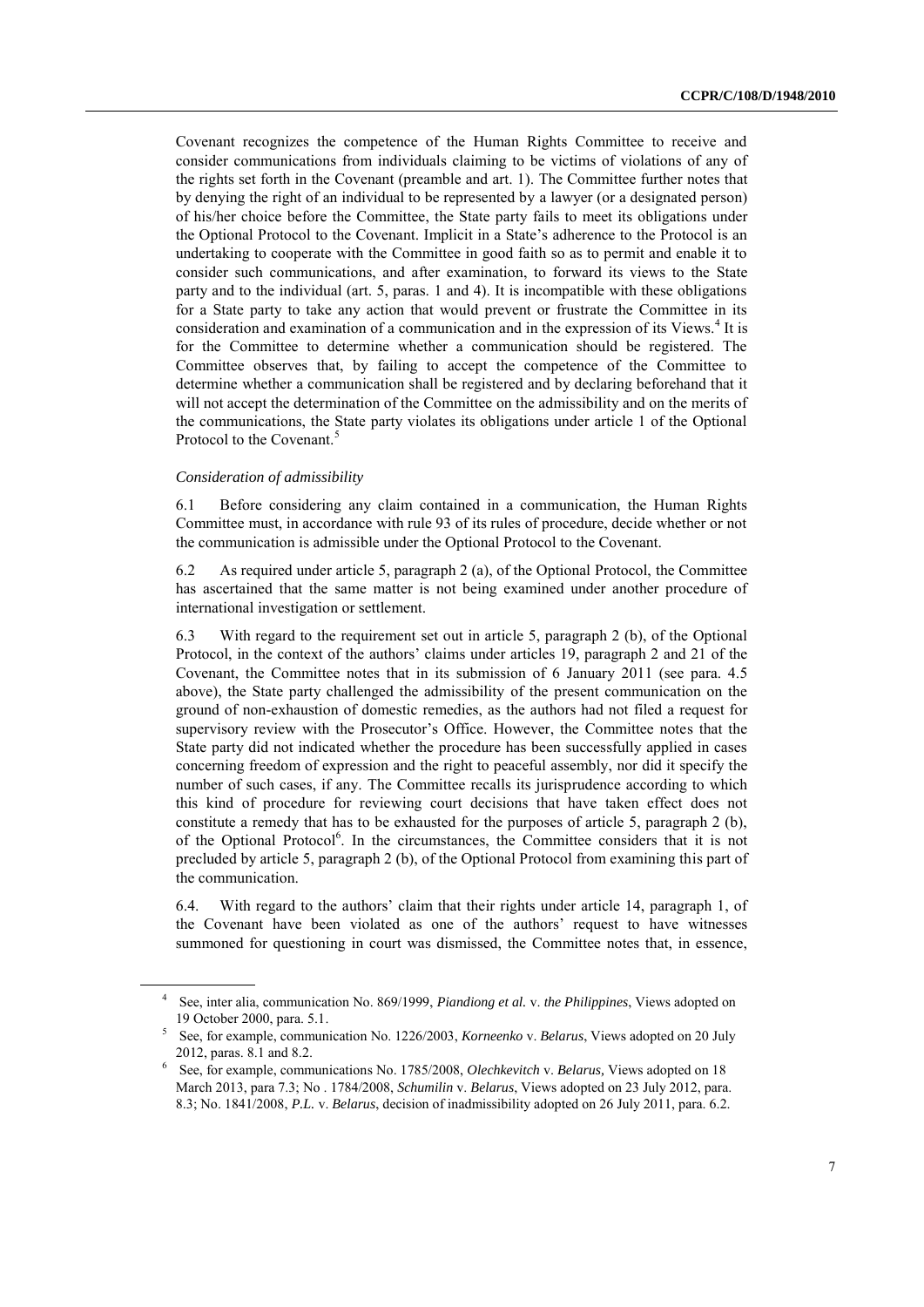the authors' complaint relates to the manner in which national courts have evaluated evidence and what specific evidence was of relevance in the framework of the court trial. The Committee observes that these allegations relate primarily to the evaluation of elements of facts and evidence by the court. It recalls that it is generally up to the courts of a State party to evaluate the facts and evidence in a particular case, unless it can be ascertained that such evaluation was clearly arbitrary or amounted to a denial of justice, or that the court otherwise violated its obligation of independence and impartiality.<sup>7</sup> The Committee considers that, in the present communication, the authors have failed to demonstrate that the court's conclusions in their case had reached the threshold of arbitrariness in the evaluation of the evidence or amounted to a denial of justice. Accordingly, the Committee considers that the authors have not sufficiently substantiated their allegations under article 14, paragraph 1, of the Covenant, therefore it considers this part of the communication inadmissible under article 2 of the Optional Protocol.

6.5 As to the alleged violations of the authors' rights under article 26 of the Covenant, in the absence of any further pertinent information on file, the Committee considers that this claim is not sufficiently substantiated for purposes of admissibility, and concludes that this part of the communication is also inadmissible under article 2 of the Optional Protocol.

6.6 Finally, the Committee considers that the authors have sufficiently substantiated their remaining claims that raise issues covered by under article 19, paragraph 2, and article 21 of the Covenant for purposes of admissibility. It declares this part of the communication admissible with regard to these provisions of the Covenant and proceeds to its examination on the merits.

#### *Consideration of the merits*

7.1 The Human Rights Committee has considered the present communication in the light of all the information made available to it by the parties, as required under article 5, paragraph 1, of the Optional Protocol.

7.2 The Committee notes the authors' claim that their freedom of expression and assembly has been restricted arbitrarily, since neither the decision of the Deputy Chair of Brest City Executive Committee, nor the decisions of the domestic courts provided any justification as to the reasons for the restriction to hold pickets, other than the formal application of the Executive Committee's Decision No. 1715 of 25 October 2006 which designates a sport complex outside the city centre as the ordinary location for public gatherings in Brest. The authors further claim that consigning mass events to a single location restricts the rights of all 300,000 citizens of Brest to conduct peaceful assemblies as it moves most mass events to an isolated location in a stadium that is surrounded by a concrete wall, and thus arbitrarily limits the rights guaranteed under article 21 of the Covenant.

7.3 The Committee further notes that Decision No. 1715 of Brest City Executive Committee which determines the sport stadium as the sole location for holding mass public events (with the exception of street demonstrations and street processions), and the related decisions of the domestic courts which find the restrictions imposed on the authors to be in conformity with the Law on Mass Events and the Constitution of Belarus, do not provide any justification as to the restriction imposed. In particular, the Committee notes the decision of 9 April 2009 of the Brest Regional Court within cassation proceedings, whereby it concluded that the authors application to hold pickets at the desired location was refused

<sup>7</sup> See, inter alia, communications No. 1188/2003, *Riedl-Riedenstein et al.* v. *Germany*, decision of inadmissibility adopted on 2 November 2004, para. 7.3; No. 1138/2002, *Arenz et al.* v. *Germany*, decision of inadmissibility adopted on 24 March 2004, para. 8.6.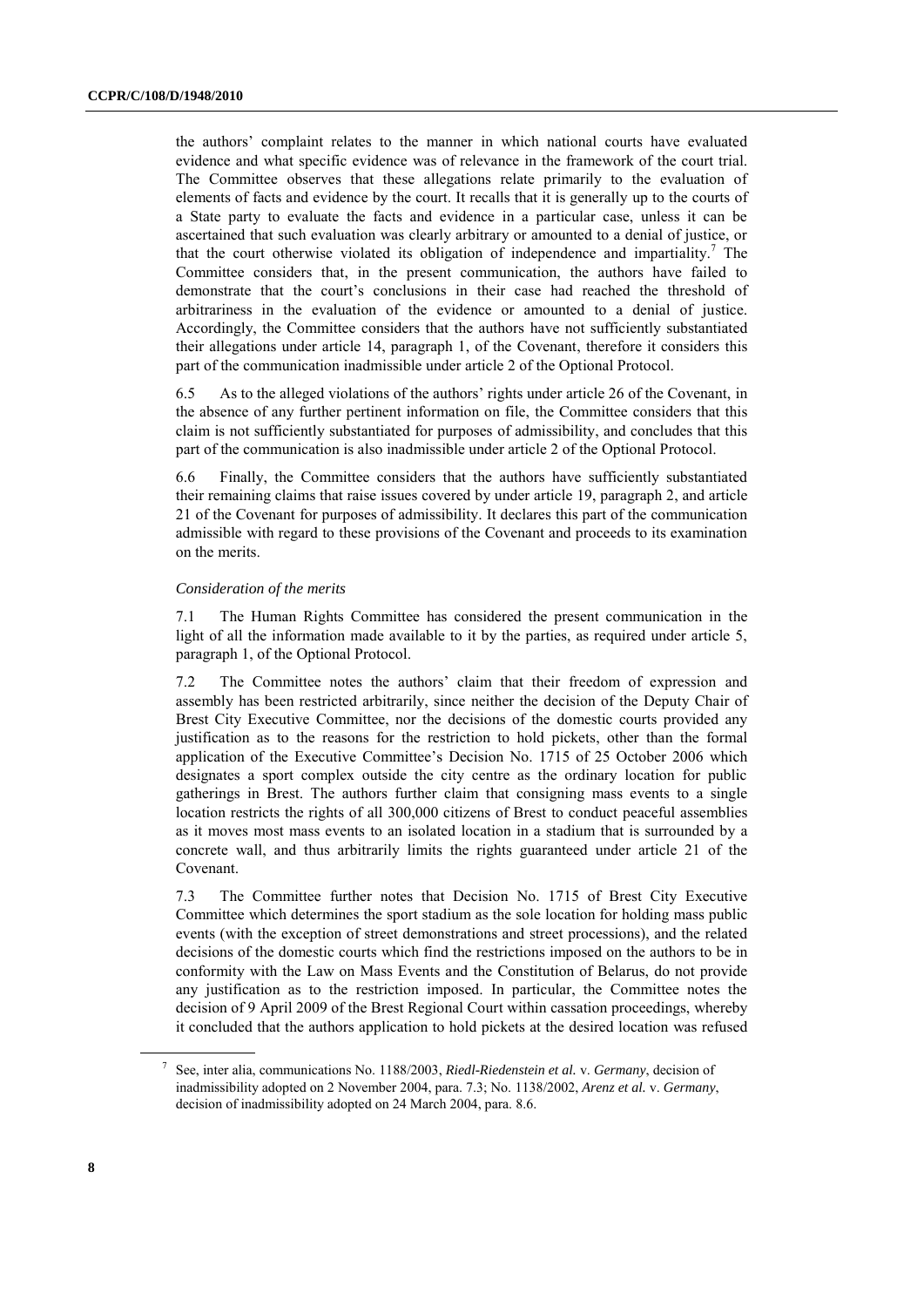lawfully on the basis of Decision No. 1715 which prescribes that mass events, including pickets, i.e. a possibility to congregating at a specific location with the intent of supporting or disapproving a particular cause, with or without informative materials, are to be held in the Lokomotiv sports stadium.

7. 4 The Committee recalls that the right of peaceful assembly, as guaranteed under article 21 of the Covenant, is a fundamental human right that is essential for public expression of one's views and opinions and indispensable in a democratic society. This right entails the possibility of organizing and participating in a peaceful assembly, including the right to a stationary assembly (such as a picket) in a public location. The organizers of an assembly generally have the right to choose a location within sight and sound of their target audience and no restriction to this right is permissible, unless (a) imposed in conformity with the law, and (b) necessary in a democratic society, in the interests of national security or public safety, public order, protection of public health or morals or protection of the rights and freedoms of others. When a State party imposes restrictions with the aim of reconciling an individual's right to assembly and the aforementioned interests of general concern, it should be guided by the objective to facilitate the right, rather than seeking unnecessary or disproportionate limitations to it. The State party is thus under the obligation to justify the limitation of the right protected by article 21 of the Covenant.

7.5 In the present case, a pedestrian zone in the city of Brest was chosen by the authors as the intended location to hold a picket, from  $1 p.m.$  to  $3 p.m.$  on three consecutive days, with the aim of drawing citizens' attention to the issues regarding the erection of a monument devoted to the 1,000th anniversary of Brest, but their request was rejected. In these circumstances and in absence of any explanations from the State party, the Committee finds the decision of the State party's authorities denying the authors' right to assemble peacefully at the public location of their choice to be unjustified. The Committee also notes, based on the material on file, that in their replies to the authors, the national authorities failed to demonstrate how a picket held in the said location would necessarily jeopardize national security, public safety, public order, the protection of public health or morals or the protection of the rights and freedoms of others. The Committee notes that the thus de facto prohibition of an assembly in any public location in the entire city of Brest, with the exception of the Lokomotiv stadium, unduly limits the right to freedom of assembly. In these circumstances, the Committee concludes that the authors' right under article 21 of the Covenant has been violated.

7.6 The Committee notes the authors' claim that their right to impart information regarding the problems that occurred in the course of the preparation of a monument dedicated to the 1,000th anniversary of Brest is protected under article 19, paragraph 2, of the Covenant. The authors assert that the restriction in question was neither justified by reasons of national security, nor public safety, public order, the protection of public health or morals, and was not necessary for the protection of the rights and freedoms of others, and was therefore a breach of their rights under article 19, paragraph 2, of the Covenant.

7.7 The Committee recalls that article 19, paragraph 3, of the Covenant allows certain restrictions only as provided by law and necessary (a) for the respect of the rights and reputation of others, and (b) for the protection of national security or public order (ordre public) or public health or morals. The Committee refers to its general comment No. 34, which states that freedom of opinion and freedom of expression are indispensable conditions for the full development of the person, and such freedoms are essential for any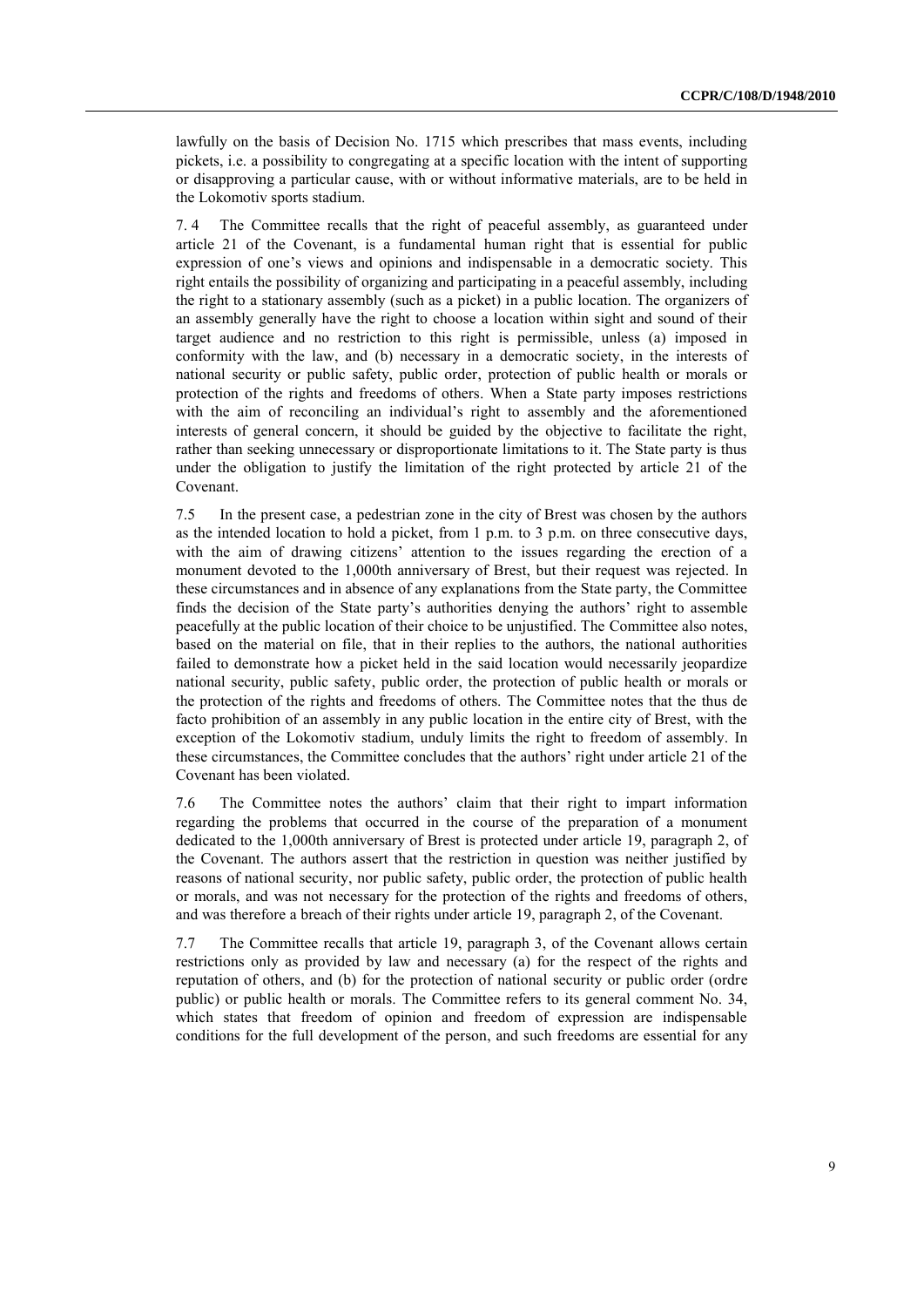society. They constitute the foundation stone for every free and democratic society.  $8$  Any restriction on the exercise of such freedoms must conform to the strict tests of necessity and proportionality. Restrictions must be applied only for those purposes for which they were prescribed and must be directly related to the specific need on which they are predicated.<sup>9</sup>

7.8 The Committee recalls<sup>10</sup> that it is for the State party to demonstrate that the restrictions on the authors' rights under article 19 were necessary and justified, and that even if, in principle, States parties may introduce a system aimed at reconciling an individual's freedom to impart information and the general interest of maintaining public order in a certain area, such system must not operate in a way that is incompatible with article 19 of the Covenant. The Committee notes that the State party has not submitted any observations on the merits of the present communication. However, the Committee points out that the national authorities refused to allow the authors to hold pickets at the location of their choice and thus restricted their right to impart their concerns regarding the erection of a monument dedicated to the 1,000th anniversary of Brest, solely on the grounds that according to Brest City Executive Committee Decision No. 1715 of 25 October 2006, a particular place has been designated for such mass events. In this regard, the Committee notes that the national authorities have not explained how the restrictions imposed on the authors' rights under article 19 of the Covenant were justified under article 19, paragraph 3, of the Covenant. In the circumstances, and in the absence of any information in this regard from the State party to justify the restriction for purposes of article 19, paragraph 3, of the Covenant, the Committee concludes that the authors' rights under article 19, paragraph 2, of the Covenant have been violated.

8. The Human Rights Committee, acting under article 5, paragraph 4, of the Optional Protocol to the International Covenant on Civil and Political Rights, is of the view that the State party has violated the authors' rights under article 19, paragraph 2, and article 21 of the International Covenant on Civil and Political Rights. The Committee reiterates its conclusion that the State party has also breached its obligations under article 1 of the Optional Protocol.

9. In accordance with article 2, paragraph 3 (a), of the Covenant, the State party is under an obligation to provide the authors with an effective remedy, including reimbursement of any legal costs incurred by the authors, together with compensation. With a view to ensuring that the rights under article 21 of the Covenant may be fully enjoyed in the State party, the State party should also review the national legislation as it has been applied in the present case. The State party is also under the obligation to take steps to prevent similar violations in the future.

10. Bearing in mind that, by becoming a party to the Optional Protocol, the State party has recognized the competence of the Committee to determine whether there has been a violation of the Covenant or not and that, pursuant to article 2 of the Covenant, the State party has undertaken to ensure to all individuals within its territory and subject to its jurisdiction the rights recognized in the Covenant and to provide an effective and enforceable remedy in case a violation has been established, the Committee wishes to receive from the State party, within 180 days, information about the measures taken to give

<sup>8</sup> See the Committee's general comment No. 34 (2011) on freedoms of opinion and expression, para. 2, *Official Records of the General Assembly, Sixty-sixth Session, Supplement No. 40*, vol. I (A/66/40 (Vol. I)), annex V.

<sup>9</sup> Ibid., para. 22.

<sup>10</sup> See, for example, communications No. 1830/2008, *Pivonos* v*. Belarus,* Views adopted on 20 October 2012, para 9.3; No. 1785/2008, *Olechkevitch* v*. Belarus,* Views adopted on 18 March 2013, para 8.5.